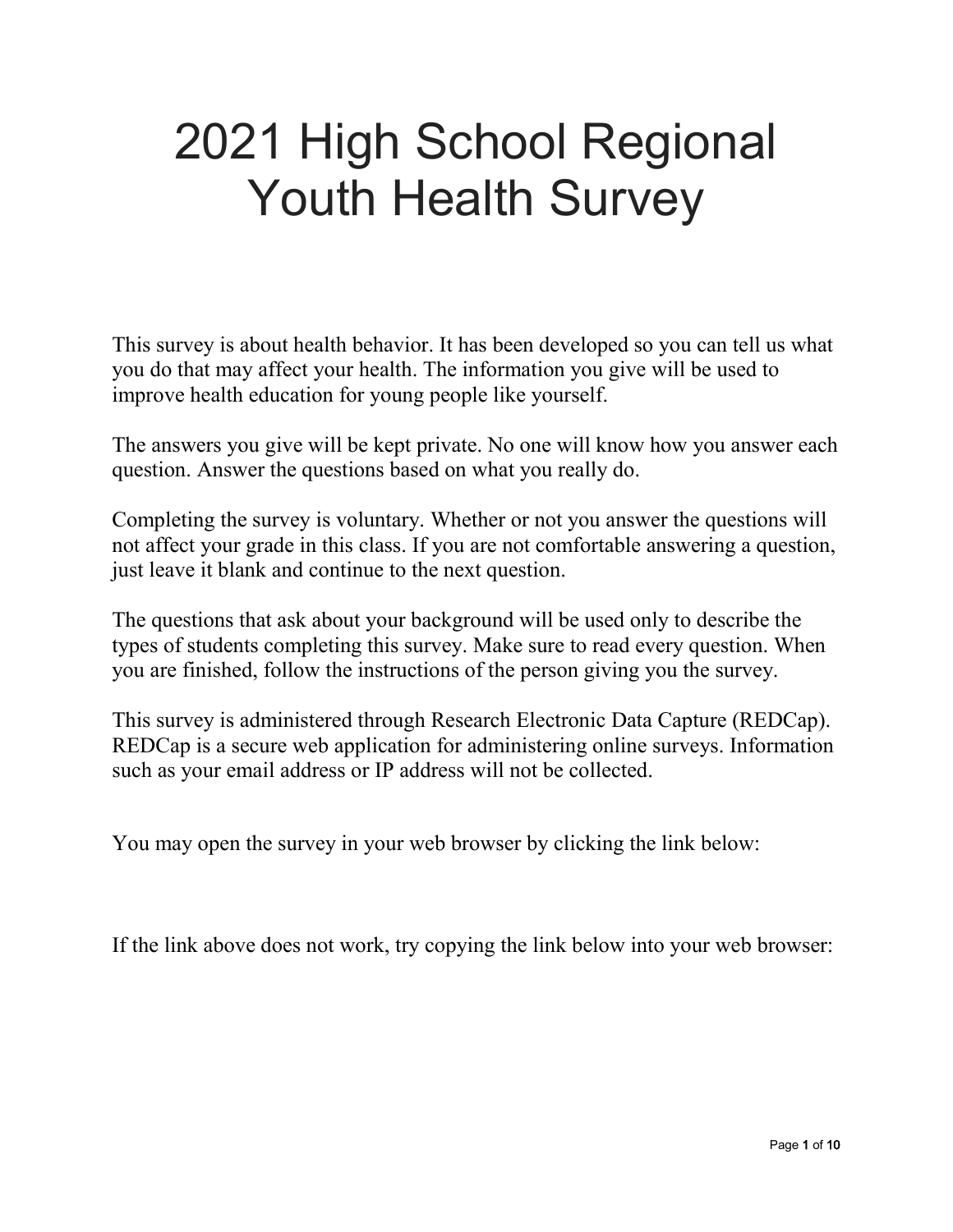## 1. **How old are you?**

- A. 12 years old or younger
- B. 13 years old
- C. 14 years old
- D. 15 years old
- E. 16 years old
- F. 17 years old
- G. 18 years old or older

# 2. **What is your sex?**

- A. Female
- B. Male

## 3. **Are you transgender?**

- A. No, I am not transgender
- B. Yes
- C. I do not know what this question is asking
- D. I prefer not to answer

# 4. **Which of the following best describes you?**

- A. Heterosexual (straight)
- B. Gay or lesbian
- C. Bisexual
- D. I describe my sexual identity some other way
- E. I am not sure about my sexual identity (questioning)
- F. I do not know what this question is asking
- G. Prefer not to answer

# 5. **In what grade are you?**

- A. 9th grade
- B. 10th grade
- C. 11th grade
- D. 12th grade
- E. Ungraded or other grade

## 6. **What is the language you use most often at home?**

- A. English
- B. Spanish
- C. Albanian
- D. Arabic
- E. Chinese (Mandarin/Cantonese)
- F. Polish
- G. Portuguese
- H. Vietnamese
- I. Hindi/Tamil (Indian subcontinental)
- J. Another language

## 7. **How do you describe your racial identity? (Choose all that apply)**

A. African-American or Black

- B. American Indian, Alaska Native, Indigenous or First Nations
- C. Arab or Middle Eastern
- D. Asian or Asian American
- E. Hispanic, Latina, or Latino+
- F. Multiracial or Biracial
- G. Native Hawaiian or Pacific Islander
- H. White, Caucasian, or European American

## 8. **How long have you lived in the United States?**

- A. Less than one year
- B. 1 to 3 years
- C. 4 to 6 years
- D. More than 6 years, but not my whole life
- E. I have always lived in the United States

## **The next 6 questions ask about safety.**

- 9. **During the past 30 days, how many times did you text or email while driving a car or other vehicle?**
	- A. 0 times
	- B. 1 time
	- C. 2 or 3 times
	- D. 4 or 5 times
	- E. 6 or more times
- 10. During the past 30 days, how many times did you ride in a car or other vehicle **driven by someone who had been drinking alcohol?**
	- A. 0 times
	- B. 1 time
	- C. 2 or 3 times
	- D. 4 or 5 times
	- E. 6 or more times
- 11. During the past 30 days, how many times **did you drive a car or other vehicle when you had been drinking alcohol?** 
	- A. I did not drive a car or other vehicle during the past 30 days
	- B. 0 times
	- C. 1 time
	- D. 2 or 3 times
	- E. 4 or 5 times
	- F. 6 or more times
- 12. During the past 30 days, how many times did you ride in a car or other vehicle **driven by someone who had been using marijuana?**
	- A. 0 times
	- B. 1 time
	- C. 2 or 3 times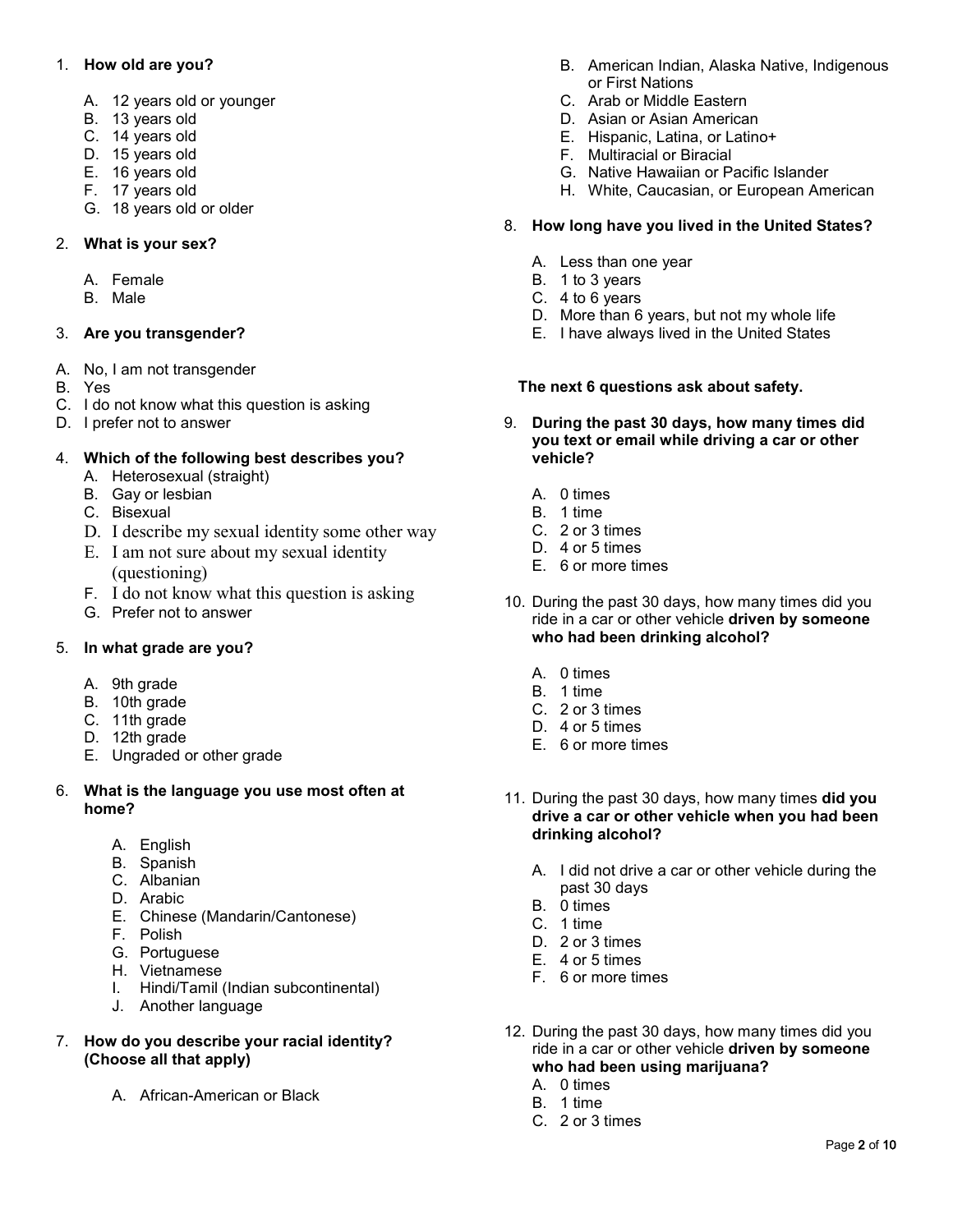- D. 4 or 5 times
- E. 6 or more times
- 13. During the past 30 days, how many times **did you drive a car or other vehicle when you had been using marijuana?** 
	- A. I did not drive a car or other vehicle during the past 30 days
	- B. 0 times
	- C. 1 time
	- D. 2 or 3 times
	- E. 4 or 5 times
	- F. 6 or more times

## 14. **Is there a firearm in your home?**

- A. Yes
- B. No
- C. Not sure

#### **The next 7 questions ask about violence related behaviors.**

- 15. During the past 30 days, did you carry **a weapon,** to protect yourself? **(Choose all that apply)**
	- A. I did not carry a weapon
	- B. Gun
	- C. Knife
	- D. Club
	- E. Other weapon(s)
- 16. During the past 30 days, did you **not** go to school because you felt you would be unsafe at school or on your way to or from school?
	- A. 0 days
	- B. 1 day
	- C. 2 or 3 days
	- D. 4 or 5 days
	- E. 6 or more days
- 17. During the past 12 months, how many times has someone threatened or injured you with a weapon such as a gun, knife, or club on **school property**?
	- A. 0 times
	- B. 1 time
	- C. 2 or 3 times
	- D. 4 or 5 times
	- E. 6 or 7 times
	- F. 8 or 9 times
	- G. 10 or 11 times
	- H. 12 or more times
- 18. During the past 12 months, how many times were you in a **physical fight**?
	- A. 0 times
	- B. 1 time
	- C. 2 or 3 times
	- D. 4 or 5 times
	- E. 6 or 7 times
	- F. 8 or 9 times
	- G. 10 or 11 times
- H. 12 or more times
- 19. During the past 12 months, how many times were you in a **physical fight on school property**?
	- A. 0 times
	- B. 1 time
	- C. 2 or 3 times
	- D. 4 or 5 times
	- E. 6 or 7 times
	- F. 8 or 9 times
	- G. 10 or 11 times
	- H. 12 or more times
- 20. Have you ever seen someone get physically attacked, beaten, stabbed, or shot in your neighborhood?
	- A. Yes
	- B. No
- 21. Did any of the following happen to you in the past 12 months? **(Choose all that apply)**
	- A. You were physically hurt by someone in your family
	- B. You witnessed physical violence in your family
	- C. Someone you were dating or going out with physically hurt you on purpose (count such things as being hit, slammed into something, or injured with an object or weapon)
	- D. Someone you were dating or going out with forced you to do sexual things that you did not want to do (count such things as kissing, touching, or being physically forced to have sexual intercourse)
	- E. None of the above happened to me

**The next 3 questions ask about bullying. Bullying is when 1 or more students tease, threaten, spread rumors about, hit, shove, or hurt another student over and over again. It is not bullying when 2 students of about the same strength or power argue or fight or tease each other in a friendly way.**

- 22. During the past 12 months, have you ever been bullied **on school property**?
	- A. Yes
	- B. No
- 23. During the past 12 months, have you ever been **electronically** bullied? (Count being bullied through texting, Instagram, Facebook or other social media.)
	- A. Yes
	- B. No
- 24. Have you ever been **electronically** bullied on school property?
	- A. Yes
	- B. No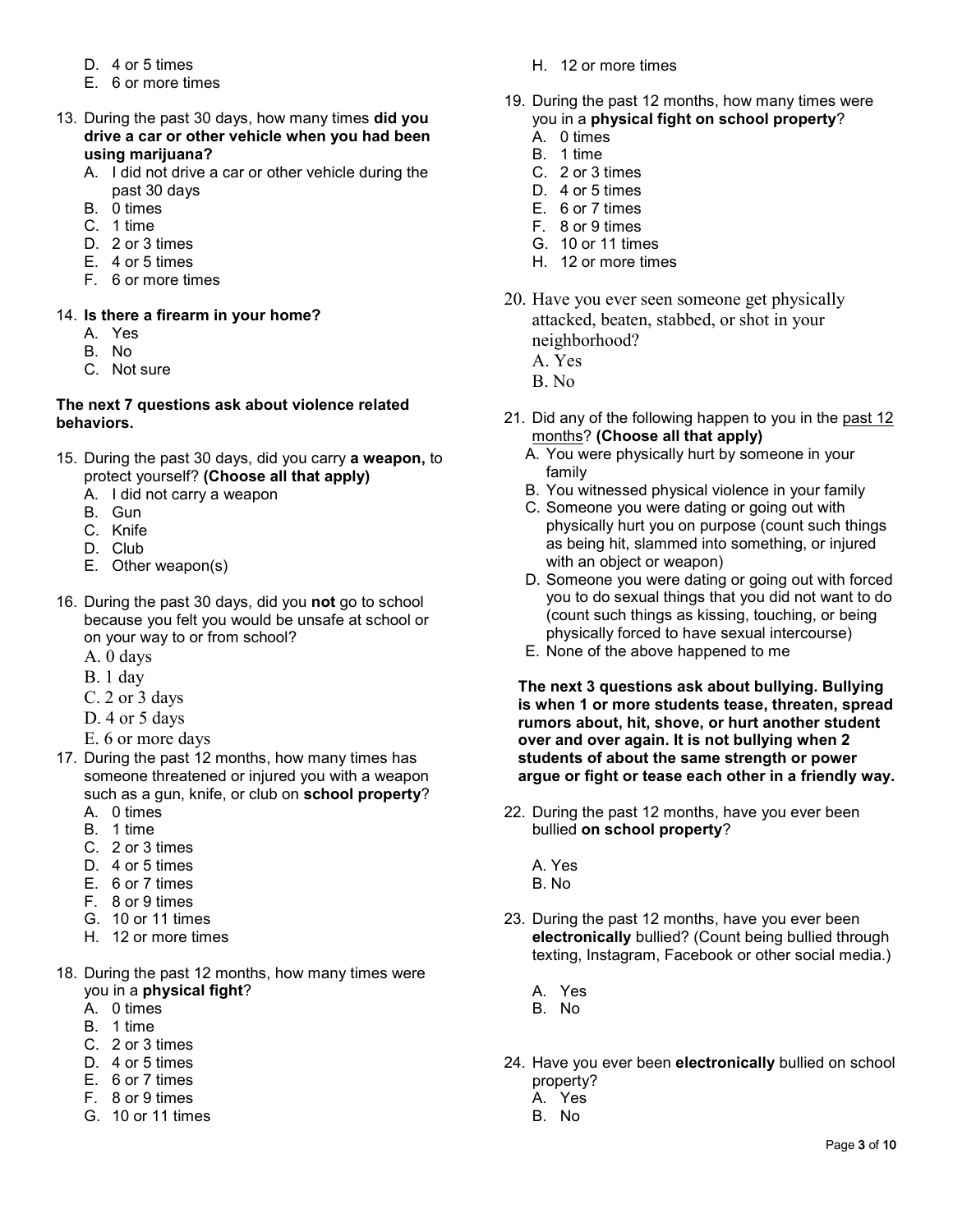**The next 6 questions ask about sad feelings and attempted suicide. Sometimes people feel so depressed about the future that they may consider attempting suicide, that is, taking some action to end their own life.**

25. During the past 12 months, did you ever feel so sad or hopeless almost every day for **two weeks or more in a row** that you stopped doing some usual activities?

- A. Yes
- B. No
- 26. During the past 12 months, did you ever **seriously** consider attempting suicide?
	- A. Yes
	- B. No
- 27. During the past 12 months, did you make a plan about how you would attempt suicide?
	- A. Yes
	- B. No
- 28. During the past 12 months, how many times did you attempt suicide?
	- A. 0 times
	- B. 1 time
	- C. 2 or 3 times
	- D. 4 or 5 times
	- E. 6 or more times
- 29. **If you attempted suicide** during the past 12 months, did any attempt result in an injury, poisoning, or overdose that had to be treated by a doctor or nurse?
	- A. **I did not attempt suicide** during the past 12 months
	- B. Yes
	- C. No
- 30. During the past 12 months, did you hurt or injure yourself on purpose without wanting to die? (For example, by cutting, burning, or bruising yourself on purpose)
	- A. Yes
	- B. No

**The next 9 questions ask about nicotine products such as traditional cigarettes, cigars and electronic vapor products (Juul, blu, NJOY, or Starbuzz.). Electronic vapor products include e-cigarettes, ecigars, e-pipes, vape pipes, vaping pens, e-hookahs, and hookah pens.**

31. Have you **EVER** tried any of the following? **(Choose all that apply)**

A. Regular cigarette (for example, Marlboro, Newport, Camel - menthols included) B. Non-flavored cigar (for example, cigarillo, Swisher Sweet, Black and Mild) C. Flavored cigar (for example, grape, apple, cherry, bubblegum, chocolate, etc. - does NOT include menthol) D. Non-flavored e-cigarette (also called e-hookah, e-cig, hookah pen vape pen, menthols included) E. Flavored e-cigarette (for example, grape, apple, cherry, bubblegum, chocolate, etc. does NOT include menthol) F. Chewing tobacco (snuff or dip)

- G. I have never tried any of these.
- 32. During the past 30 days, on how many days did you use an electronic vapor product?
	- A. 0 days
	- B. 1 or 2 days
	- C. 3 to 5 days
	- D. 6 to 9 days
	- E. 10 to 19 days
	- F. 20 to 29 days
	- G. All 30 days
- 33. What is the **main** reason you tried a nicotine product?
	- A. I've never tried a nicotine product
	- B. I was attracted to the flavor
	- C. It was cheap
	- D. It was easy to buy from a store (for example, convenience story, pharmacy, gas station)
	- E. I saw others (for example, classmate, friends, family, etc.) using it and was curious
	- F. I saw an ad for it and it looked cool
	- G. Other reason
- 34. If nicotine products were **NOT** available in flavors (i.e. grape, apple, cherry, bubblegum, chocolate, etc.), would you use them?
	- A. Yes
	- B. No
	- C. I am not sure
- 35. How did you first hear about e-cigarettes (also called Juul, e-hookah, e-cig, hookah pen, vape pen)?
	- A. Friend(s)
	- B. Store ads
	- C. Media (for example, television, movies, the Internet, radio, billboards, magazines)
	- D. Other
	- E. I've never heard of e-cigarettes
- 36. How much do you think people risk harming themselves (physically or in other ways) if they use electronic vapor product regularly?
	- A. No risk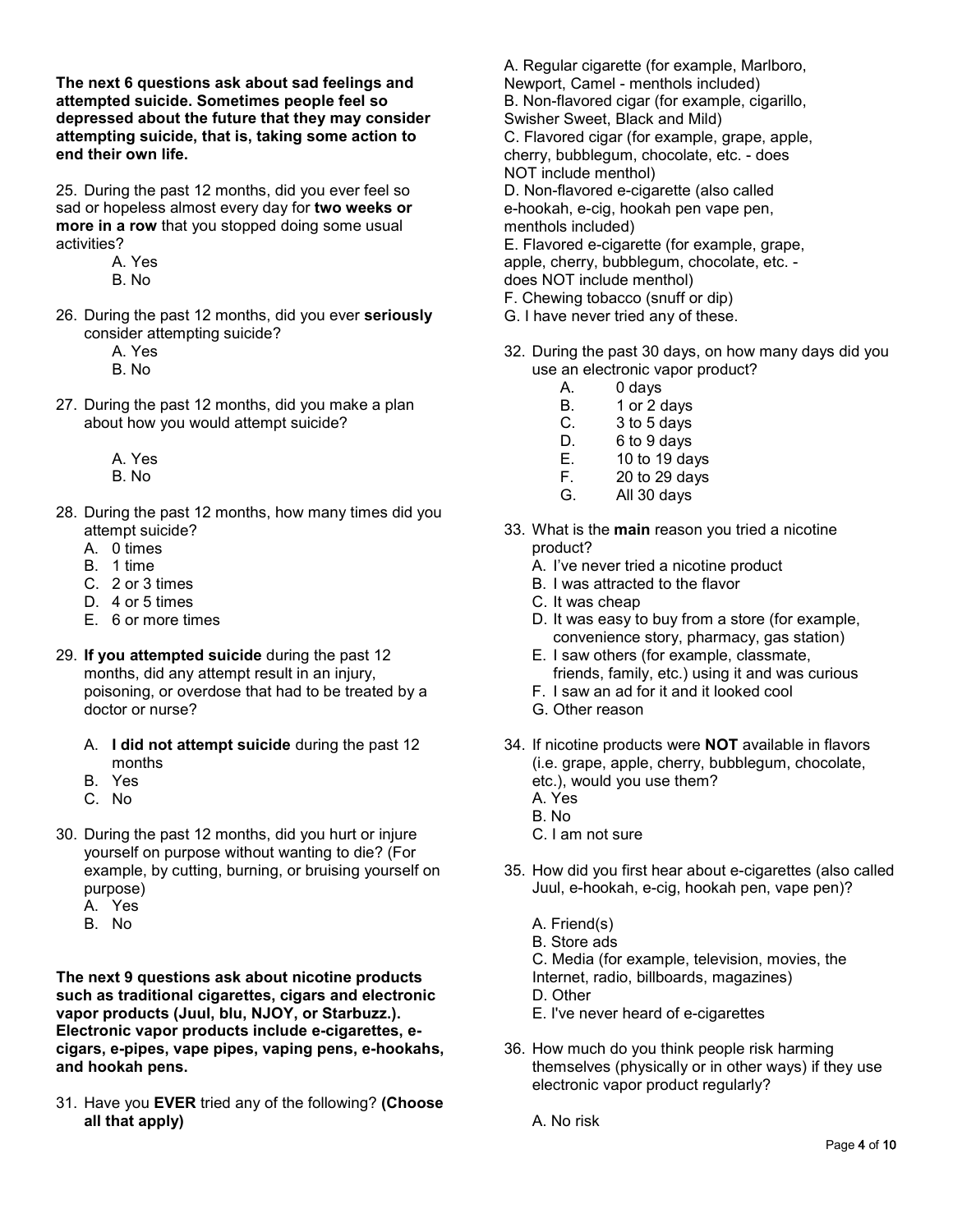- B. Slight risk
- C. Moderate risk
- D. Great risk
- 37. How did you get your e-cigarettes/Juul, cigarettes, cigars, cigarillos, little cigars, chewing tobacco, snuff or dip?
	- A. I've never tried an e-cigarette, cigarette, cigar, cigarillo, little cigar, chewing tobacco, snuff or dip
	- B. I bought them online (Amazon, e-bay, etc.)

C. I bought them from a store (for example,

convenience store, pharmacy, gas station)

- D. I gave someone money to buy them for me
- E. I got them from a family member
- F. I got them from a friend
- G. Another way
- 38. How wrong do your parents feel it would be for you use electronic vapor products regularly?
	- A. Very wrong
	- B. Wrong
	- C. A little bit wrong
	- D. Not at all wrong
- 39. How wrong do your friends feel it would be for you to use electronic vapor products regularly?
	- A. Very wrong
	- B. Wrong
	- C. A little bit wrong
	- D. Not at all wrong

**The next 8 questions ask about drinking alcohol. This includes drinking beer, wine, wine coolers, and liquor such as rum, gin, vodka, or whiskey. For these questions, drinking alcohol does not include drinking a few sips of wine for religious purposes.**

- 40. During your life, on how many days have you had at least one drink of alcohol?
	- A. 0 days
	- B. 1 or 2 days
	- C. 3 to 9 days
	- D. 10 to 19 days
	- E. 20 to 39 days
	- F. 40 to 99 days
	- G. 100 or more days
- 41. How old were you when you had your first drink of alcohol other than a few sips?
	- A. I have never had a drink of alcohol other than a few sips
	- B. 8 years old or younger
	- C. 9 or 10 years old
	- D. 11 or 12 years old
	- E. 13 or 14 years old
	- F. 15 or 16 years old
	- G. 17 years old or older
- 42. During the past 30 days, on how many days did you have at least one drink of alcohol?
	- A. 0 days
	- B. 1 or 2 days
	- C. 3 to 5 days
	- D. 6 to 9 days
	- E. 10 to 19 days
	- F. 20 to 29 days G. All 30 days

alcohol you drank?

- 43. During the past 30 days, how did you usually get the
	- A. I did not drink alcohol during the past 30 days
	- B. I bought it in a store such as a liquor store, convenience store, supermarket, discount store, or gas station
	- C. I bought it at a restaurant, bar, or club
	- D. I bought it at a public event such as a concert or sporting event
	- E. I gave someone else money to buy it for me
	- F. Someone gave it to me
	- G. I took it from a store or family member
	- H. I got it some other way
- 44. How much do you think people risk harming themselves (physically or in other ways) if they drink alcohol regularly?
	- A. No risk
	- B. Slight risk
	- C. Moderate risk
	- D. Great risk
- 45. How wrong do your parents feel it would be for you to drink alcohol regularly?
	- E. Very wrong
	- F. Wrong
	- G. A little bit wrong
	- H. Not at all wrong
- 46. How wrong do your friends feel it would be for you to drink alcohol regularly?
	- E. Very wrong
	- F. Wrong
	- G. A little bit wrong
	- H. Not at all wrong
- 47. During the past 30 days, on how many days did you have 4 or more drinks of alcohol in a row, that is, within a couple of hours (if you are **female**) or 5 or more drinks of alcohol in a row (if you are **male**)?
	- A. 0 days
	- B. 1 day
	- C. 2 days
	- D. 3 to 5 days
	- E. 6 to 9 days
	- F. 10 to 19 days
	- G. 20 or more days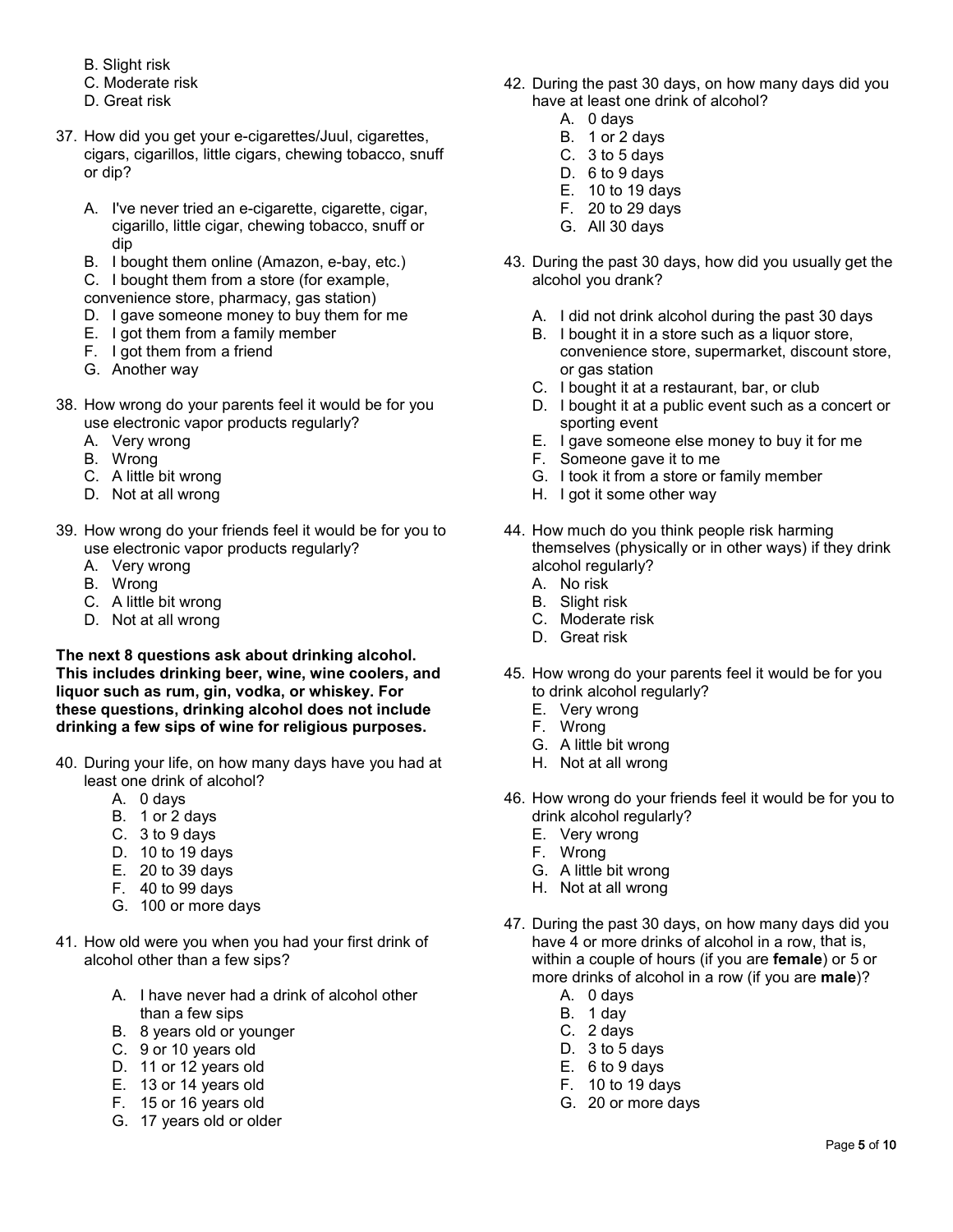**The next 8 questions ask about marijuana use. Marijuana also is called pot or weed. For these questions, do not count CBD-only or hemp products, which come from the same plant as marijuana, but do not cause a high when used alone.**

- 48. During your life, how many times have you used marijuana?
	- A. 0 times
	- B. 1 or 2 times
	- C. 3 to 9 times
	- D. 10 to 19 times
	- E. 20 to 39 times
	- F. 40 to 99 times
	- G. 100 or more times
- 49. During your life, how many times have you used **synthetic marijuana** (also called Spice, fake weed, K2, or Black Mamba)?
- A. 0 times
- B. 1 or 2 times
- C. 3 to 9 times
- D. 10 to 19 times
- E. 20 to 39 times
- F. 40 or more times
- 50. How old were you when you tried marijuana for the first time?
	- A. I have never tried marijuana
	- B. 8 years old or younger
	- C. 9 or 10 years old
	- D. 11 or 12 years old
	- E. 13 or 14 years old
	- F. 15 or 16 years old
	- G. 17 years old or older
- 51. During the past 30 days, how many times did you use marijuana?
	- A. 0 times
	- B. 1 or 2 times
	- C. 3 to 9 times
	- D. 10 to 19 times
	- E. 20 to 39 times
	- F. 40 or more times
- 52. When you have used marijuana, how have you used it? (**Choose all that apply)**
	- A. I have never used marijuana
	- B. I smoked it in a joint, bong, or pipe
	- C. I ate it in food such as brownies, cakes, cookies, or candy
	- D. I drank it in tea, cola, alcohol, or other drinks
	- E. I vaporized it in a tabletop device
	- F. I vaporized it in a portable device such as a vaping pen or e-hookah
	- G. I smoked it in a blunt wrap
	- H. I used it some other way

53. How much do you think people risk harming themselves (physically or in other ways) if they use marijuana?

- A. No risk
- B. Slight risk
- C. Moderate risk
- D. Great risk
- 54. How wrong do your friends feel it would be for you to smoke marijuana?
- A. Very wrong
- B. Wrong
- C. A little bit wrong
- D. Not at all wrong
- 55. How wrong do your parents feel it would be for you to smoke marijuana?
- A. Very wrong
- B. Wrong
- C. A little bit wrong
- D. Not at all wrong

#### **The next 4 questions ask about other drugs.**

- 56. During your life, have you ever used any of the following? Check all that apply.
	- A. **Any** form of cocaine, including powder, crack, or freebase
	- B. sniffed glue, breathed the contents of aerosol spray cans, or inhaled any paints or sprays to get high
	- C. **heroin** (also called smack, junk, or China White)
	- D. **methamphetamines** (also called speed, crystal, crank, ice, or crystal meth)
	- E. **ecstasy** (also called MDMA, or Molly)
	- F. taken **steroid pills or shots** without a doctor's prescription
	- G. taken a **prescription pain medicine** without a doctor's prescription or differently than how a doctor told you to use it? (Count drugs such as OxyContin, Hydrocodone, Percocet, Vicodin Codeine, fentanyl, Ritalin, Xanax, methadone, Suboxone, opium, and morphine)
	- H. **hallucinogenic drugs**, such as LSD, acid, PCP, angel dust, mescaline, or mushrooms
- 57. During the past 30 days, have you used any of the following? Check all that apply.
	- A. **Any** form of cocaine, including powder, crack, or freebase
	- B. sniffed glue, breathed the contents of aerosol spray cans, or inhaled any paints or sprays to get high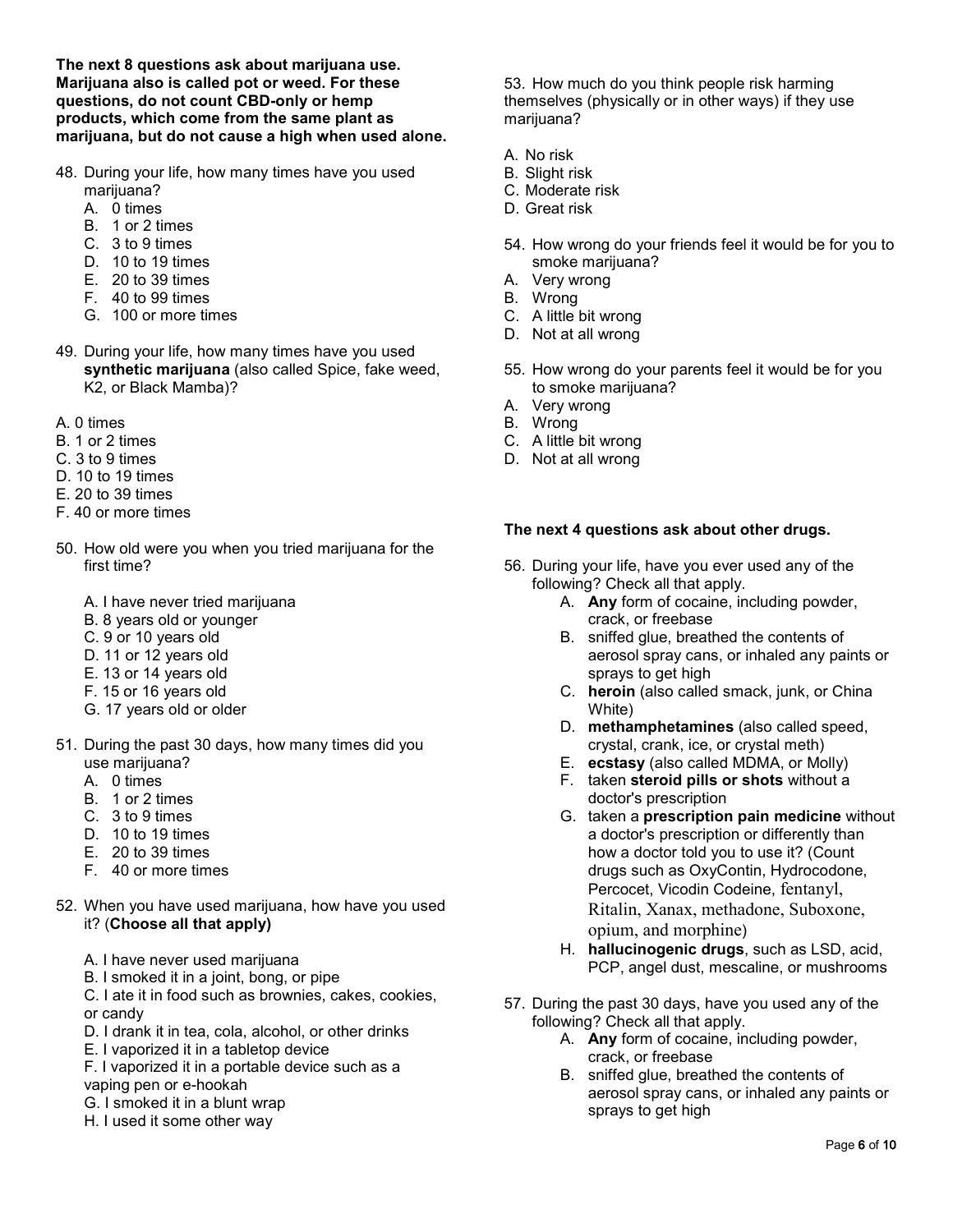- C. **heroin** (also called smack, junk, or China White)
- D. **methamphetamines** (also called speed, crystal, crank, ice, or crystal meth)
- E. **ecstasy** (also called MDMA, or Molly)
- F. taken **steroid pills or shots** without a doctor's prescription
- G. taken a **prescription pain medicine** without a doctor's prescription or differently than how a doctor told you to use it? (Count drugs such as OxyContin, Hydrocodone, Percocet, Vicodin Codeine, fentanyl, Ritalin, Xanax, methadone, Suboxone, opium, and morphine)
- H. **hallucinogenic drugs**, such as LSD, acid, PCP, angel dust, mescaline, or mushrooms
- 58. How much do you think people risk harming themselves (physically or in other ways) if they use **prescription pain medicine** that are not prescribed to them?
	- A. No risk
	- B. Slight risk
	- C. Moderate risk
	- D. Great risk
- 59. Do you take a prescription medication daily as prescribed by a doctor?
	- A. Yes
	- B. No

# **The next 5 questions ask about self-image.**

- 60. How do **you** describe your weight?
- A. Very underweight
- B. Slightly underweight
- C. About the right weight
- D. Slightly overweight
- E. Very overweight
- 61. Which of the following are you trying to do about your weight?
- A. **Lose** weight
- B. **Gain** weight
- C. **Stay** the same weight
- D. I am **not trying to do anything** about my weight
- 62. During the past 30 days, did you **go without eating for 24 hours or more** (also called fasting) to lose weight or to keep from gaining weight?
- A. Yes
- B. No
- 63. During the past 30 days, did you **take any diet pills, powders, or liquids** without a doctor's advice to lose weight or to keep from gaining weight? (Do **not**  include meal replacement products such as Slim Fast.)
- A. Yes
- B. No
- 64. During the past 30 days, did you **vomit or take laxatives** to lose weight or to keep from gaining weight?
- A. Yes
- B. No

**The next 6 questions ask about food you ate or drank during the past 7 days. Think about all the meals and snacks you had from the time you got up until you went to bed. Be sure to include food you ate at home, at school, at restaurants, or anywhere else.**

- 65. During the past 7 days, on how many days did you eat **breakfast**?
- A. 0 days
- B. 1 day
- C. 2 days
- E. 3 days
- D. 4 days
- F. 5 days
- G. 6 days
- H. 7 days

66. During the past 7 days, how many times did you drink a **soda, a sports drink, sweetened lemonade or iced tea, sweetened coffee or lattes, or other sweetened drink**, such as Coke, Pepsi, Mountain Dew, Gatorade, Arizona, or Monster? (Do not count diet or 0 calorie drinks)

A. I did not drink a sugar-sweetened beverage during the past 7 days

- B. 1 to 3 times during the past 7 days
- C. 4 to 6 times during the past 7 days
- D. 1 time per day
- E. 2 times per day
- F. 3 times per day
- G. 4 or more times per day

67. During the past 7 days, how many times did you eat **fruit**? (Do **not** count fruit juice)

- A. I did not eat fruit during the past 7 days
- B. 1 to 3 times during the past 7 days
- C. 4 to 6 times during the past 7 days
- D. 1 time per day
- E. 2 times per day
- F. 3 times per day
- G. 4 or more times per day
- 68. During the past 7 days, how many times did you drink a **can, bottle, or glass of an energy/caffeinated drink**, such as Red Bull or Jolt?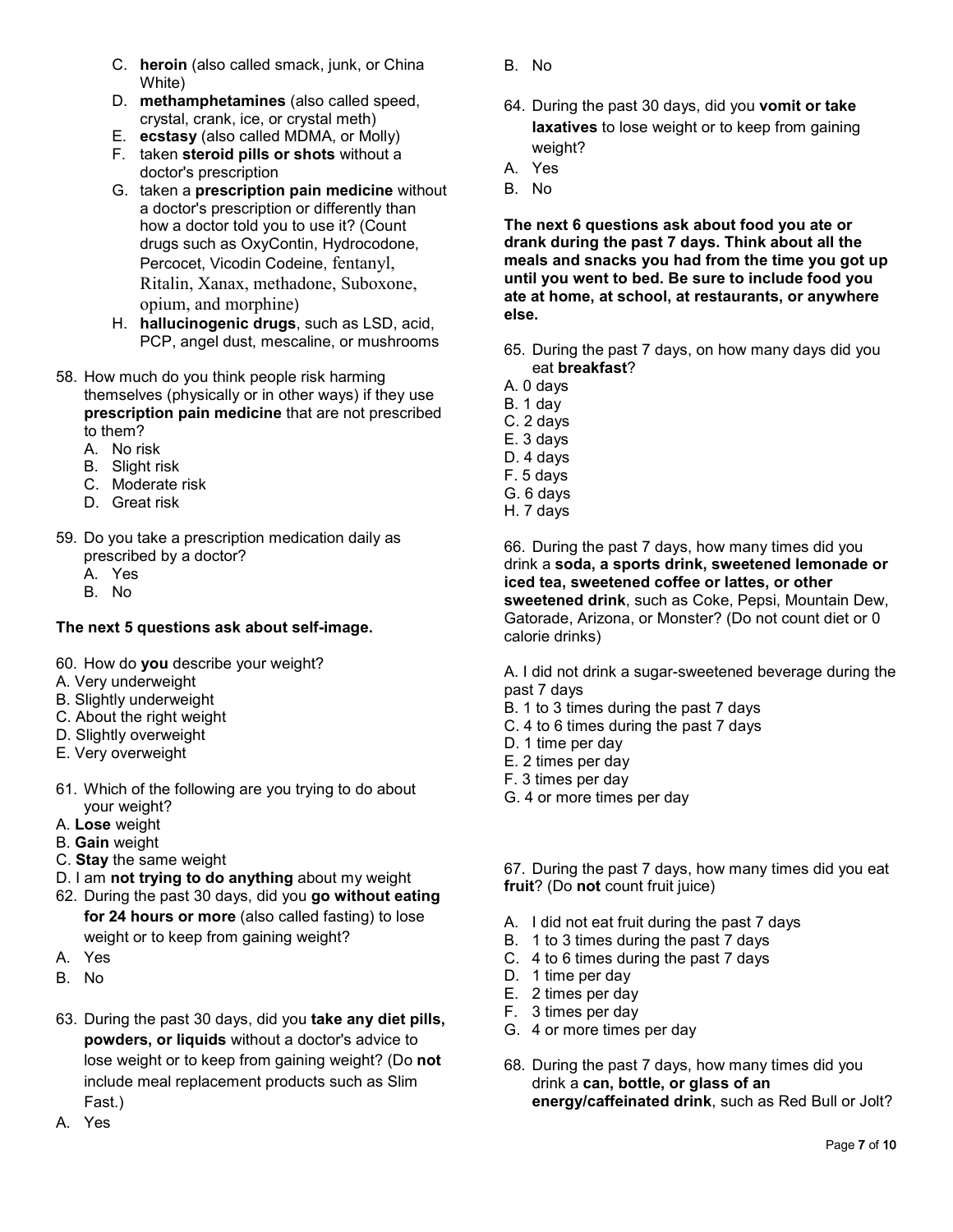(Do not count coffee or sports drinks such as Gatorade or PowerAde).

- A. I did not drink energy drinks during the past 7 days
- B. 1 to 3 times during the past 7 days
- C. 4 to 6 times during the past 7 days
- D. 1 time per day
- E. 2 times per day
- F. 3 times per day
- G. 4 or more times per day

#### 69. During the past 7 days, how many times did you eat **vegetables (do not count fried potato products such as french fries, hash browns, and potato chips)**?

70. During the past 7 days, were you ever hungry but didn't eat because there wasn't enough money for food in your house?

- A. Yes
- B. No
- C. Not sure

## **The next 2 questions ask about physical activity.**

71. During the past 7 days, on how many days were you physically active for a total of **at least 60 minutes per day**? (Add up all the time you spent in any kind of physical activity that increased your heart rate and made you breathe hard some of the time.)

- A. 0 days
- B. 1 day
- C. 2 days
- D. 3 days
- E. 4 days
- F. 5 days
- G. 6 days
- H. 7 days
- 72. On an average school day, how many hours do you spend in front of a TV, computer, smart phone, or other electronic device watching shows or videos, playing games, accessing the Internet, or using social media (also called "screen time")? (Do not count time spent doing schoolwork.)
- B. Less than 1 hour per day
- C. 1 hour per day
- D. 2 hours per day
- E. 3 hours per day
- F. 4 hours per day
- G. 5 or more hours per day

#### **The next 11 questions ask about other health-related topics.**

- 73. Over the past 12 months, did you visit your doctor for a routine check-up?
- A. Yes
- B. No
- C. I do not have a doctor
- 74. On an average school night, how many hours of sleep do you get?
- A. 4 or less hours
- B. 5 hours
- C. 6 hours
- D. 7 hours
- E. 8 hours
- F. 9 hours
- G.10 or more hours
- 75. Can you talk to at least one of your parents/guardians or other adult family member about things that are important to you?
- A. Yes
- B. No
- C. Not sure

76. During the past 30 days, where did you usually sleep?

- A. At home with my parents or guardians
- B. In the home of a friend, family member, or other person with my parents or guardians
- C. In the home of a friend, family member, or other
- D. person without my parents or guardians
- E. In a supervised shelter or emergency housing with my parents or guardians
- F. In a supervised shelter or emergency housing
- G. without my parents or guardians
- H. In a motel or hotel, car, park, campground, or other public place with my parents or guardians
- I. In a motel or hotel, car, park, campground, or other public place without my parents or guardians
- J. Somewhere else
- 77. Do you have a safe place where you can stay on a regular basis for at least the next 14 days?
- A. Yes
- B. No
- C. Unsure
- 78. In the past 30 days, have you been treated unfairly in a negative way, been prevented from doing something, or been made to feel bad about yourself, **because** of your: **(Choose all that apply)**
	- A. Race
	- B. Ethnicity
	- C. Color
	- D. Socioeconomic status (family's income)
	- E. None of the above happened to me
- 79. In the past 30 days, have you been treated unfairly in a negative way, been prevented from doing something, or been made to feel bad about yourself, **because** of your? **(Choose all that apply)**
	- A. Sexual orientation
	- B. Gender identity
	- C. Body image or physical appearance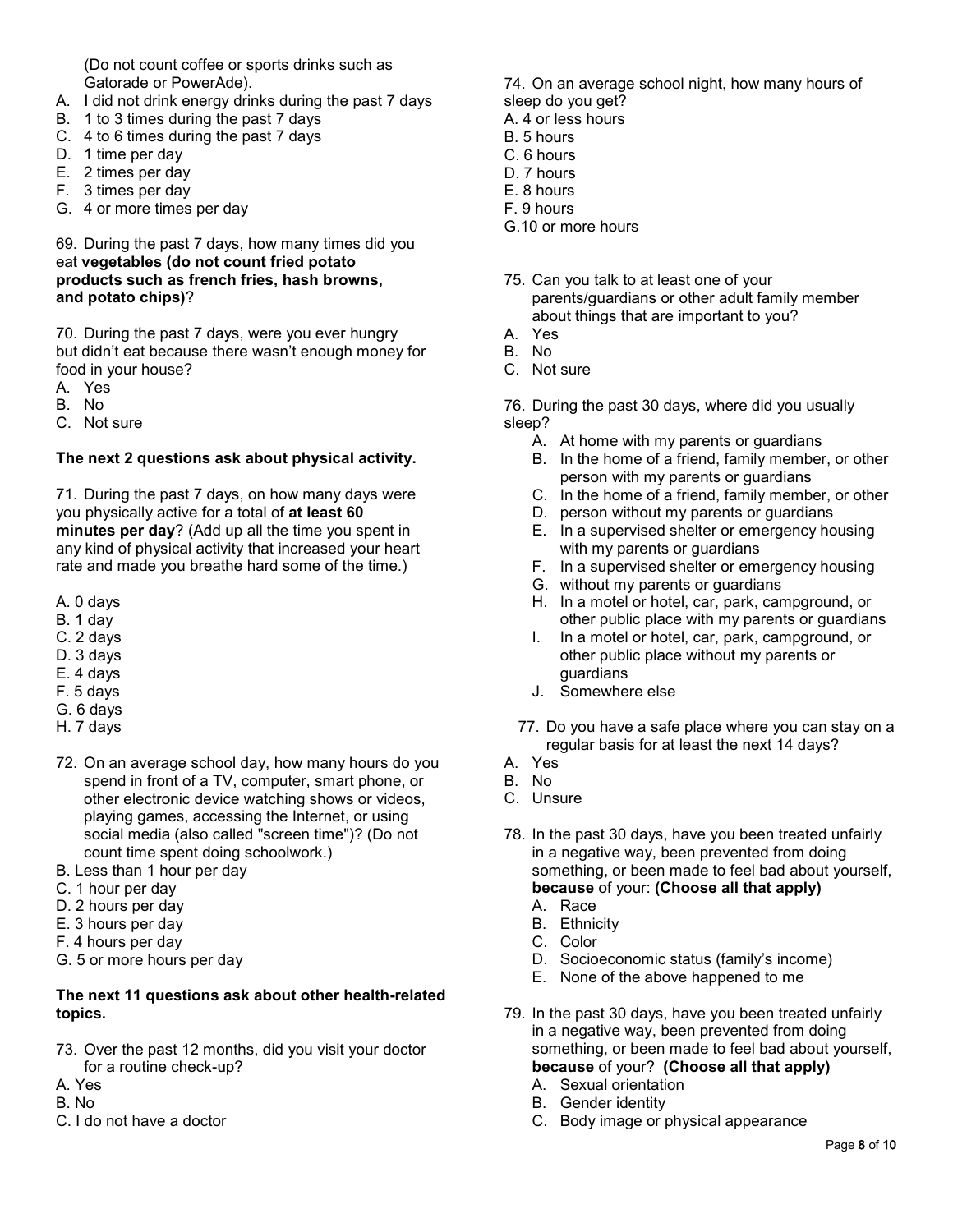- D. None of the above happened to me
- 80. During the past 30 days, how often was your mental health not good? (Poor mental health includes stress, anxiety, and depression.)
- A. Never
- B. Rarely
- C. Sometimes
- D. Most of the time
- E. Always
- 81. During the past 12 months, did you ever do any of the following activities on school property? (**Select all that apply**)
	- A. Bully another student
	- B. Carry a weapon
	- C. Buy or sell drugs
	- D. Have sexual intercourse
	- E. Get into a physical fight
	- F. Use Marijuana
	- G. Use alcohol
	- H. Use tobacco
	- I. Use e-cigarettes
	- J. Use steroids
- 82. Do you attend an afterschool program?
	- A. Yes
	- B. No
- 83. Please check all the afterschool programs where you participate:
	- A. Big Brothers Big Sisters
	- B. Boys and Girls Club
	- C. Friendly House
	- D. Girl Scouts
	- E. Girls Inc.
	- F. Mass EdCo
	- G. Planned Parenthood.
	- H. Southeast Asian Coalition
	- I. Worcester Youth Center
	- J. Y.O.U. Inc.
	- K. YWCA
	- L. YMCA
	- M. Other

#### **The next 8 questions ask about sexual health.**

- 84. Have you ever been taught about the following in school? **(Choose all that apply)**
- A. AIDS or HIV infection
- B. Sexual Health
- C. Healthy Relationships
- D. How to use a condom to prevent pregnancy or
- sexually transmitted infections (STI's), including HIV
- 85. Have you ever talked about ways to prevent HIV

infection, other sexually transmitted infections (STI's) or pregnancy with your parents or other adults in your family, in school, or in the community?

- A. Yes B. No
- 
- C. Not sure
- 86. Have you ever had sexual intercourse?
- A. Yes
- B. No
- 87. How old were you when you had sexual intercourse for the first time?
- A. I have never had sexual intercourse
- B. 11 years old or younger
- C. 12 years old
- D. 13 years old
- E. 14 years old
- F. 15 years old
- G. 16 years old
- H. 17 years old or older
- 88. During your life, with how many people have you had sexual intercourse?
	- A. I have never had sexual intercourse
	- B. 1 person
	- C. 2 people
	- D. 3 people
	- E. 4 people
	- F. 5 people
	- G. 6 or more people
- 89. Did you drink alcohol or use drugs before you had sexual intercourse the last time?
	- A. I have never had sexual intercourse
	- B. Yes
	- C. No
- 90. The **last time** you had sexual intercourse, did you or your partner use a condom?
- A. I have never had sexual intercourse
- B. Yes
- C. No
- 91. The **last time** you had sexual intercourse with an opposite-sex partner, what **one** method did you or your partner use to **prevent pregnancy**? (Select only **one** response.)
	- A. I have never had sexual intercourse with an opposite-sex partner
	- B. No method was used to prevent pregnancy
	- C. Birth control pills (Do not count emergency contraception such as Plan B or the "morning after" pill.)
	- D. Condoms
	- E. An IUD (such as Mirena or ParaGard ) or implant (such as Implanon or Nexplanon)